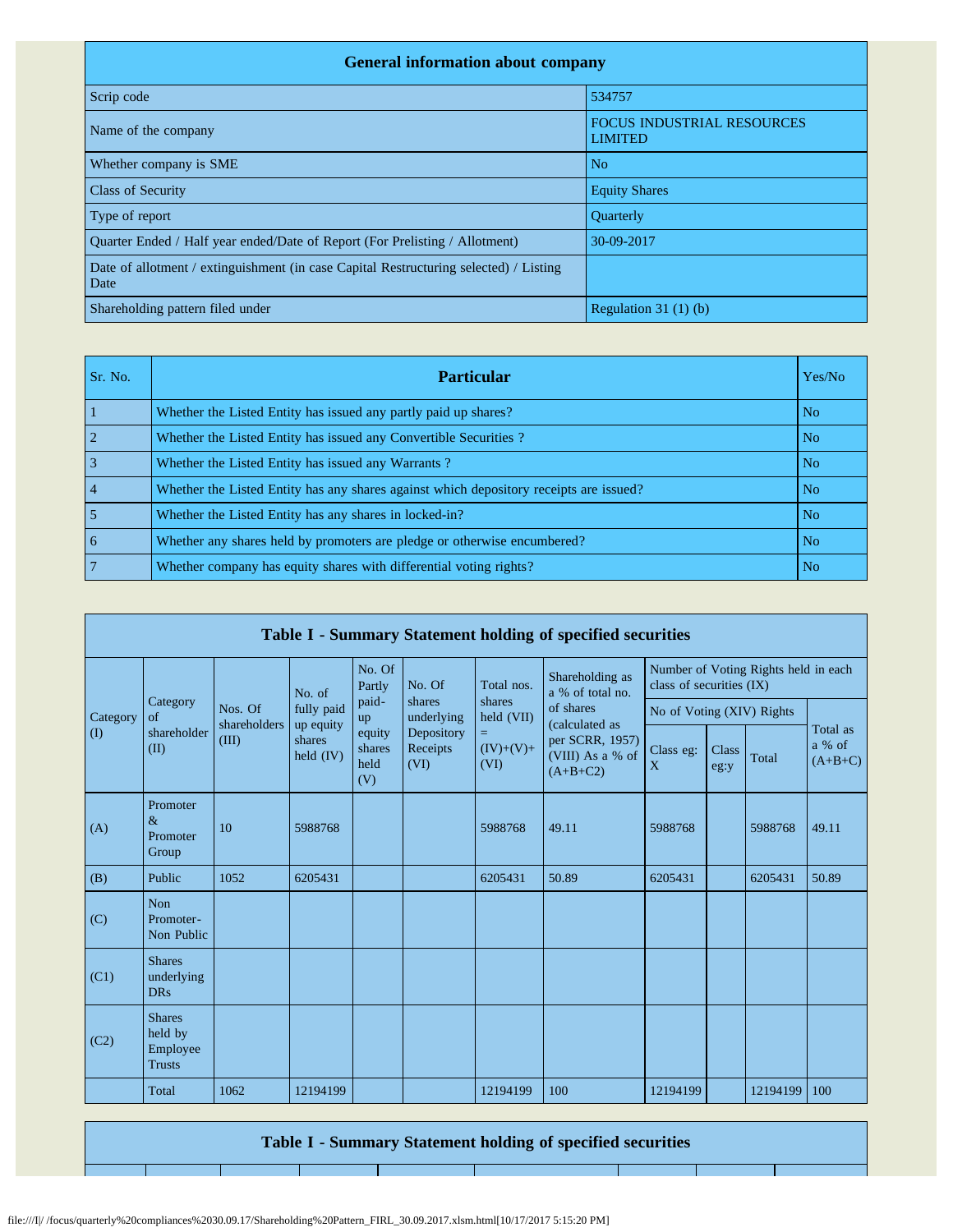| Category | Category<br>of                                 | No. Of<br><b>Shares</b><br>Underlying<br>Outstanding | No. of<br><b>Shares</b><br>Underlying     | No. Of Shares<br>Underlying<br>Outstanding<br>convertible | Shareholding, as a %<br>assuming full<br>conversion of<br>convertible securities (       | Number of<br>Locked in<br>shares (XII) |                                                         | Number of<br><b>Shares</b><br>pledged or<br>otherwise<br>encumbered<br>(XIII) |                                                         | Number of<br>equity shares<br>held in |
|----------|------------------------------------------------|------------------------------------------------------|-------------------------------------------|-----------------------------------------------------------|------------------------------------------------------------------------------------------|----------------------------------------|---------------------------------------------------------|-------------------------------------------------------------------------------|---------------------------------------------------------|---------------------------------------|
| $\rm(D)$ | shareholder<br>(II)                            | convertible<br>securities<br>(X)                     | Outstanding<br><b>Warrants</b><br>$(X_i)$ | securities and<br>No. Of<br>Warrants (Xi)<br>(a)          | as a percentage of<br>diluted share capital)<br>$(XI)=(VII)+(X) As a$<br>% of $(A+B+C2)$ | No.<br>(a)                             | As a<br>$%$ of<br>total<br><b>Shares</b><br>held<br>(b) | No.<br>(a)                                                                    | As a<br>$%$ of<br>total<br><b>Shares</b><br>held<br>(b) | dematerialized<br>form $(XIV)$        |
| (A)      | Promoter<br>$\&$<br>Promoter<br>Group          |                                                      |                                           |                                                           | 49.11                                                                                    |                                        |                                                         |                                                                               |                                                         | 5988768                               |
| (B)      | Public                                         |                                                      |                                           |                                                           | 50.89                                                                                    |                                        |                                                         |                                                                               |                                                         | 6205431                               |
| (C)      | <b>Non</b><br>Promoter-<br>Non Public          |                                                      |                                           |                                                           |                                                                                          |                                        |                                                         |                                                                               |                                                         |                                       |
| (C1)     | <b>Shares</b><br>underlying<br><b>DRs</b>      |                                                      |                                           |                                                           |                                                                                          |                                        |                                                         |                                                                               |                                                         |                                       |
| (C2)     | Shares held<br>by<br>Employee<br><b>Trusts</b> |                                                      |                                           |                                                           |                                                                                          |                                        |                                                         |                                                                               |                                                         |                                       |
|          | Total                                          |                                                      |                                           |                                                           | 100                                                                                      |                                        |                                                         |                                                                               |                                                         | 12194199                              |

|                                                                             | Table II - Statement showing shareholding pattern of the Promoter and Promoter Group                    |                       |                                                  |                                                |                                              |                                        |                                                                           |                                                                  |                      |         |                                                    |
|-----------------------------------------------------------------------------|---------------------------------------------------------------------------------------------------------|-----------------------|--------------------------------------------------|------------------------------------------------|----------------------------------------------|----------------------------------------|---------------------------------------------------------------------------|------------------------------------------------------------------|----------------------|---------|----------------------------------------------------|
|                                                                             |                                                                                                         |                       |                                                  | No.<br>Of                                      |                                              |                                        | Shareholding<br>as a % of                                                 | Number of Voting Rights held in<br>each class of securities (IX) |                      |         |                                                    |
|                                                                             |                                                                                                         | Nos. Of               | No. of                                           | Partly                                         | No. Of<br>shares                             | Total nos.<br>shares                   | total no. of<br>shares                                                    | No of Voting (XIV) Rights                                        |                      |         | Total<br>as a %<br>of<br>Total<br>Voting<br>rights |
| Sr.                                                                         | Category $\&$<br>Name of the<br>Shareholders (I)                                                        | shareholders<br>(III) | fully paid<br>up equity<br>shares<br>held $(IV)$ | paid-<br>up<br>equity<br>shares<br>held<br>(V) | underlying<br>Depository<br>Receipts<br>(VI) | held (VII)<br>=<br>$(IV)+(V)+$<br>(VI) | (calculated<br>as per<br>SCRR.<br>1957) (VIII)<br>As a % of<br>$(A+B+C2)$ | Class eg:<br>$\overline{X}$                                      | <b>Class</b><br>eg:y | Total   |                                                    |
| $\mathbf{A}$                                                                | Table II - Statement showing shareholding pattern of the Promoter and Promoter Group                    |                       |                                                  |                                                |                                              |                                        |                                                                           |                                                                  |                      |         |                                                    |
| (1)                                                                         | Indian                                                                                                  |                       |                                                  |                                                |                                              |                                        |                                                                           |                                                                  |                      |         |                                                    |
| (a)                                                                         | Individuals/Hindu<br>undivided Family                                                                   | 10                    | 5988768                                          |                                                |                                              | 5988768                                | 49.11                                                                     | 5988768                                                          |                      | 5988768 | 49.11                                              |
| Sub-Total $(A)(1)$                                                          |                                                                                                         | 10                    | 5988768                                          |                                                |                                              | 5988768                                | 49.11                                                                     | 5988768                                                          |                      | 5988768 | 49.11                                              |
| (2)                                                                         | Foreign                                                                                                 |                       |                                                  |                                                |                                              |                                        |                                                                           |                                                                  |                      |         |                                                    |
| Total Shareholding of<br>Promoter and Promoter<br>Group $(A)=(A)(1)+(A)(2)$ |                                                                                                         | 10                    | 5988768                                          |                                                |                                              | 5988768                                | 49.11                                                                     | 5988768                                                          |                      | 5988768 | 49.11                                              |
| $\bf{B}$                                                                    | Table III - Statement showing shareholding pattern of the Public shareholder                            |                       |                                                  |                                                |                                              |                                        |                                                                           |                                                                  |                      |         |                                                    |
| (1)                                                                         | Institutions                                                                                            |                       |                                                  |                                                |                                              |                                        |                                                                           |                                                                  |                      |         |                                                    |
| (3)                                                                         | Non-institutions                                                                                        |                       |                                                  |                                                |                                              |                                        |                                                                           |                                                                  |                      |         |                                                    |
| (a(i))                                                                      | Individuals -<br>i.Individual<br>shareholders<br>holding nominal<br>share capital up<br>to Rs. 2 lakhs. | 883                   | 1743493                                          |                                                |                                              | 1743493                                | 14.3                                                                      | 1743493                                                          |                      | 1743493 | 14.3                                               |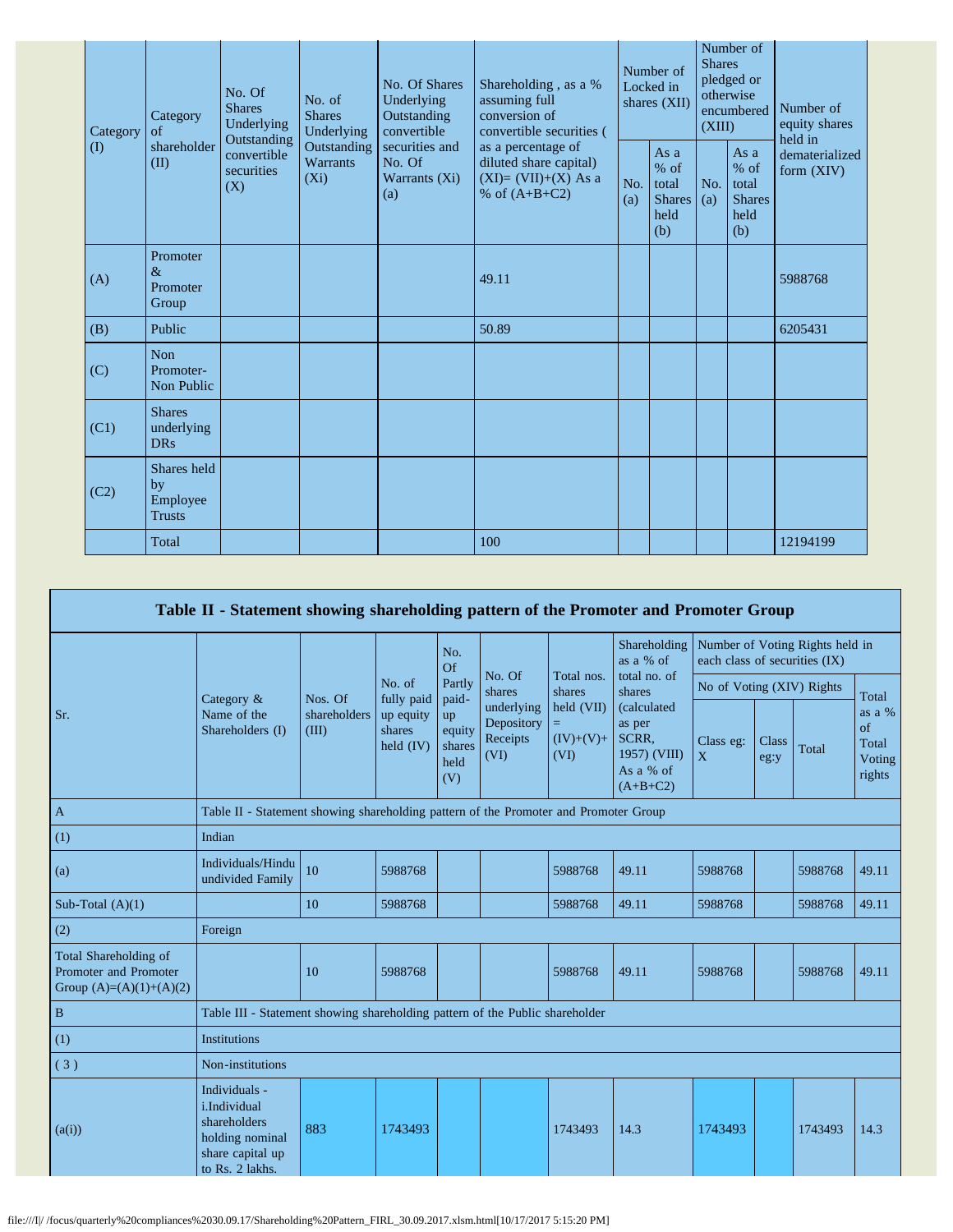| (a(ii))                                                           | Individuals - ii.<br>Individual<br>shareholders<br>holding nominal<br>share capital in<br>excess of Rs. 2<br>lakhs. | 47   | 2918594  |  |  | 2918594  | 23.93 | 2918594  | 2918594  | 23.93 |
|-------------------------------------------------------------------|---------------------------------------------------------------------------------------------------------------------|------|----------|--|--|----------|-------|----------|----------|-------|
| (e)                                                               | Any Other<br>(specify)                                                                                              | 122  | 1543344  |  |  | 1543344  | 12.66 | 1543344  | 1543344  | 12.66 |
| Sub-Total $(B)(3)$                                                |                                                                                                                     | 1052 | 6205431  |  |  | 6205431  | 50.89 | 6205431  | 6205431  | 50.89 |
| <b>Total Public</b><br>Shareholding<br>$(B)=(B)(1)+(B)(2)+(B)(3)$ |                                                                                                                     | 1052 | 6205431  |  |  | 6205431  | 50.89 | 6205431  | 6205431  | 50.89 |
| $\overline{C}$                                                    | Table IV - Statement showing shareholding pattern of the Non Promoter- Non Public shareholder                       |      |          |  |  |          |       |          |          |       |
| Total $(A+B+C2)$                                                  |                                                                                                                     | 1062 | 12194199 |  |  | 12194199 | 100   | 12194199 | 12194199 | 100   |
| Total $(A+B+C)$                                                   |                                                                                                                     | 1062 | 12194199 |  |  | 12194199 | 100   | 12194199 | 12194199 | 100   |

|                                                                                    |                                                      |                                                                                               |                                                           | Table II - Statement showing shareholding pattern of the Promoter and Promoter Group      |                                          |                                                         |                         |                                                         |                                       |
|------------------------------------------------------------------------------------|------------------------------------------------------|-----------------------------------------------------------------------------------------------|-----------------------------------------------------------|-------------------------------------------------------------------------------------------|------------------------------------------|---------------------------------------------------------|-------------------------|---------------------------------------------------------|---------------------------------------|
| Sr.                                                                                | No. Of<br><b>Shares</b><br>Underlying<br>Outstanding | No. of<br><b>Shares</b><br>Underlying                                                         | No. Of Shares<br>Underlying<br>Outstanding<br>convertible | Shareholding, as a<br>% assuming full<br>conversion of<br>convertible securities          | Number of<br>Locked in<br>shares $(XII)$ |                                                         | <b>Shares</b><br>(XIII) | Number of<br>pledged or<br>otherwise<br>encumbered      | Number of<br>equity shares<br>held in |
|                                                                                    | convertible<br>securities<br>(X)                     | Outstanding<br>Warrants<br>$(X_i)$                                                            | securities and<br>No. Of<br>Warrants (Xi)<br>(a)          | (as a percentage of<br>diluted share capital)<br>$(XI)=(VII)+(X) As$<br>a % of $(A+B+C2)$ | No.<br>(a)                               | As a<br>$%$ of<br>total<br><b>Shares</b><br>held<br>(b) | No.<br>(a)              | As a<br>$%$ of<br>total<br><b>Shares</b><br>held<br>(b) | dematerialized<br>form (XIV)          |
| $\mathbf{A}$                                                                       |                                                      |                                                                                               |                                                           | Table II - Statement showing shareholding pattern of the Promoter and Promoter Group      |                                          |                                                         |                         |                                                         |                                       |
| (1)                                                                                | Indian                                               |                                                                                               |                                                           |                                                                                           |                                          |                                                         |                         |                                                         |                                       |
| (a)                                                                                |                                                      |                                                                                               |                                                           | 49.11                                                                                     |                                          |                                                         |                         |                                                         | 5988768                               |
| Sub-Total $(A)(1)$                                                                 |                                                      |                                                                                               |                                                           | 49.11                                                                                     |                                          |                                                         |                         |                                                         | 5988768                               |
| (2)                                                                                | Foreign                                              |                                                                                               |                                                           |                                                                                           |                                          |                                                         |                         |                                                         |                                       |
| Total Shareholding of<br><b>Promoter and Promoter</b><br>Group $(A)=(A)(1)+(A)(2)$ |                                                      |                                                                                               |                                                           | 49.11                                                                                     |                                          |                                                         |                         |                                                         | 5988768                               |
| $\, {\bf B}$                                                                       |                                                      |                                                                                               |                                                           | Table III - Statement showing shareholding pattern of the Public shareholder              |                                          |                                                         |                         |                                                         |                                       |
| (1)                                                                                | Institutions                                         |                                                                                               |                                                           |                                                                                           |                                          |                                                         |                         |                                                         |                                       |
| (3)                                                                                | Non-institutions                                     |                                                                                               |                                                           |                                                                                           |                                          |                                                         |                         |                                                         |                                       |
| (a(i))                                                                             |                                                      |                                                                                               |                                                           | 14.3                                                                                      |                                          |                                                         |                         |                                                         | 1743493                               |
| (a(ii))                                                                            |                                                      |                                                                                               |                                                           | 23.93                                                                                     |                                          |                                                         |                         |                                                         | 2918594                               |
| (e)                                                                                |                                                      |                                                                                               |                                                           | 12.66                                                                                     |                                          |                                                         |                         |                                                         | 1543344                               |
| Sub-Total $(B)(3)$                                                                 |                                                      |                                                                                               |                                                           | 50.89                                                                                     |                                          |                                                         |                         |                                                         | 6205431                               |
| <b>Total Public</b><br>Shareholding<br>$(B)=(B)(1)+(B)(2)+(B)(3)$                  |                                                      |                                                                                               |                                                           | 50.89                                                                                     |                                          |                                                         |                         |                                                         | 6205431                               |
| $\overline{C}$                                                                     |                                                      | Table IV - Statement showing shareholding pattern of the Non Promoter- Non Public shareholder |                                                           |                                                                                           |                                          |                                                         |                         |                                                         |                                       |
| Total $(A+B+C2)$                                                                   |                                                      | 100<br>12194199                                                                               |                                                           |                                                                                           |                                          |                                                         |                         |                                                         |                                       |
| Total $(A+B+C)$                                                                    |                                                      |                                                                                               |                                                           | 100                                                                                       |                                          |                                                         |                         |                                                         | 12194199                              |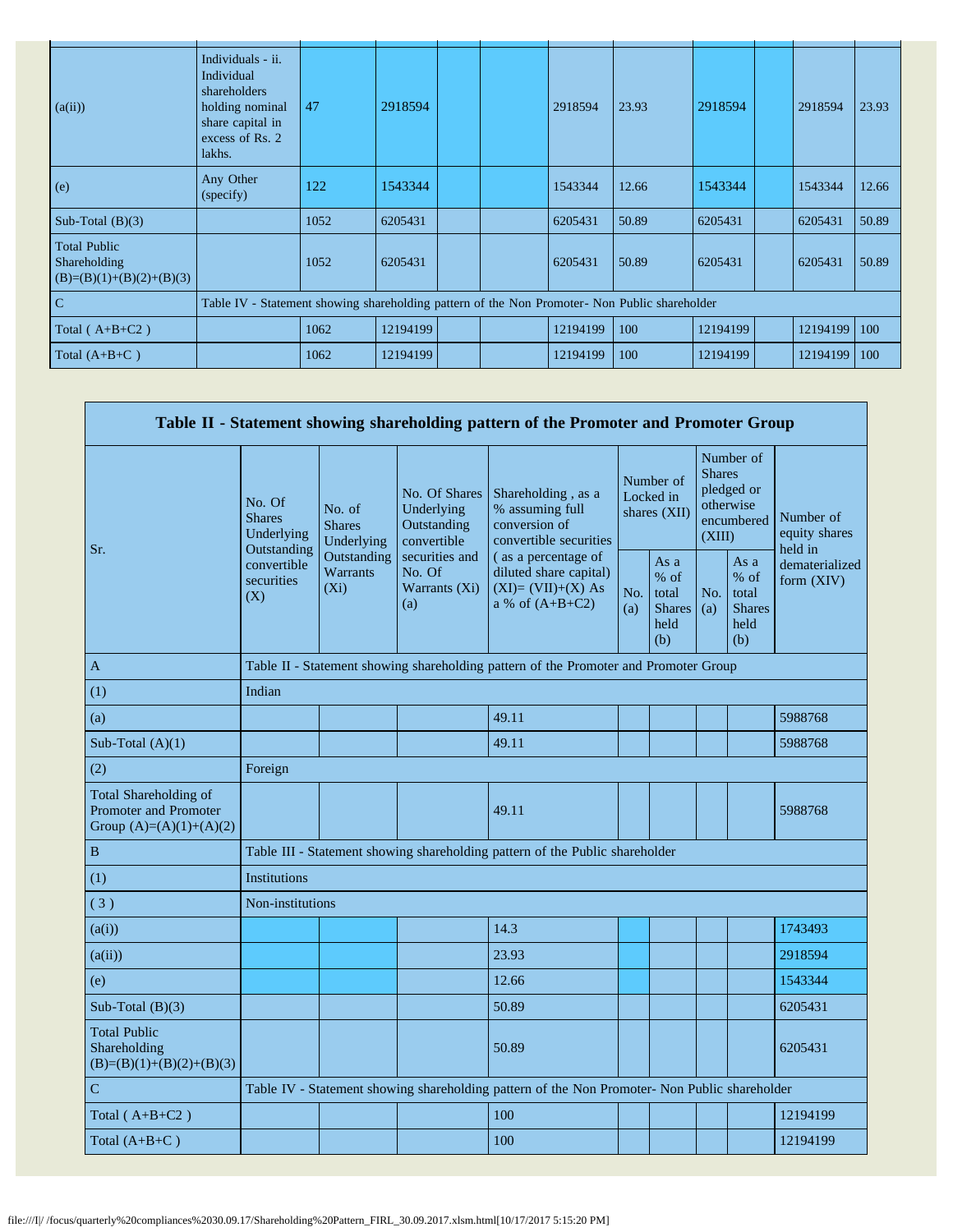|                                                                                                                                                                                          |                   |                      |            | <b>Individuals/Hindu undivided Family</b> |                |              |                         |
|------------------------------------------------------------------------------------------------------------------------------------------------------------------------------------------|-------------------|----------------------|------------|-------------------------------------------|----------------|--------------|-------------------------|
| Searial No.                                                                                                                                                                              | $\mathbf{1}$      | $\overline{2}$       | 3          | $\overline{4}$                            | $\overline{5}$ | 6            | $\overline{7}$          |
| Name of the<br>Shareholders (I)                                                                                                                                                          | Aanchal<br>Jindal | <b>Archit Jindal</b> | Kanika     | <b>Laxman Singh</b><br>Satyapal           | Mamta Jindal   | Meera Mishra | Pradeep Kumar<br>Jindal |
| PAN (II)                                                                                                                                                                                 | <b>AIHPJ4158R</b> | AGNPJ5775G           | CPGPK3235J | AIDPS0821N                                | AEEPJ6955K     | AJBPM5839R   | AAIPJ8526A              |
| No. of fully paid<br>up equity shares<br>held (IV)                                                                                                                                       | 100000            | 1210000              | 8129       | 602014                                    | 1051133        | 500000       | 3000                    |
| No. Of Partly<br>paid-up equity<br>shares held (V)                                                                                                                                       |                   |                      |            |                                           |                |              |                         |
| No. Of shares<br>underlying<br>Depository<br>Receipts (VI)                                                                                                                               |                   |                      |            |                                           |                |              |                         |
| Total nos. shares<br>held $(VII) =$<br>$(IV)+(V)+(VI)$                                                                                                                                   | 100000            | 1210000              | 8129       | 602014                                    | 1051133        | 500000       | 3000                    |
| Shareholding as a<br>% of total no. of<br>shares (calculated<br>as per SCRR,<br>1957) (VIII) As a<br>% of $(A+B+C2)$                                                                     | 0.82              | 9.92                 | 0.07       | 4.94                                      | 8.62           | 4.1          | 0.02                    |
| Number of Voting Rights held in each class of securities (IX)                                                                                                                            |                   |                      |            |                                           |                |              |                         |
| Class eg:X                                                                                                                                                                               | 100000            | 1210000              | 8129       | 602014                                    | 1051133        | 500000       | 3000                    |
| Class eg:y                                                                                                                                                                               |                   |                      |            |                                           |                |              |                         |
| Total                                                                                                                                                                                    | 100000            | 1210000              | 8129       | 602014                                    | 1051133        | 500000       | 3000                    |
| Total as a % of<br><b>Total Voting rights</b>                                                                                                                                            | 0.82              | 9.92                 | 0.07       | 4.94                                      | 8.62           | 4.1          | 0.02                    |
| No. Of Shares<br>Underlying<br>Outstanding<br>convertible<br>securities (X)                                                                                                              |                   |                      |            |                                           |                |              |                         |
| No. of Shares<br>Underlying<br>Outstanding<br>Warrants (Xi)                                                                                                                              |                   |                      |            |                                           |                |              |                         |
| No. Of Shares<br>Underlying<br>Outstanding<br>convertible<br>securities and No.<br>Of Warrants (Xi)<br>(a)                                                                               |                   |                      |            |                                           |                |              |                         |
| Shareholding, as a<br>% assuming full<br>conversion of<br>convertible<br>securities (as a<br>percentage of<br>diluted share<br>capital) (XI)=<br>$(VII)+(Xi)(a)$ As a<br>% of $(A+B+C2)$ | 0.82              | 9.92                 | 0.07       | 4.94                                      | 8.62           | 4.1          | 0.02                    |
| Number of Locked in shares (XII)                                                                                                                                                         |                   |                      |            |                                           |                |              |                         |
|                                                                                                                                                                                          |                   |                      |            |                                           |                |              |                         |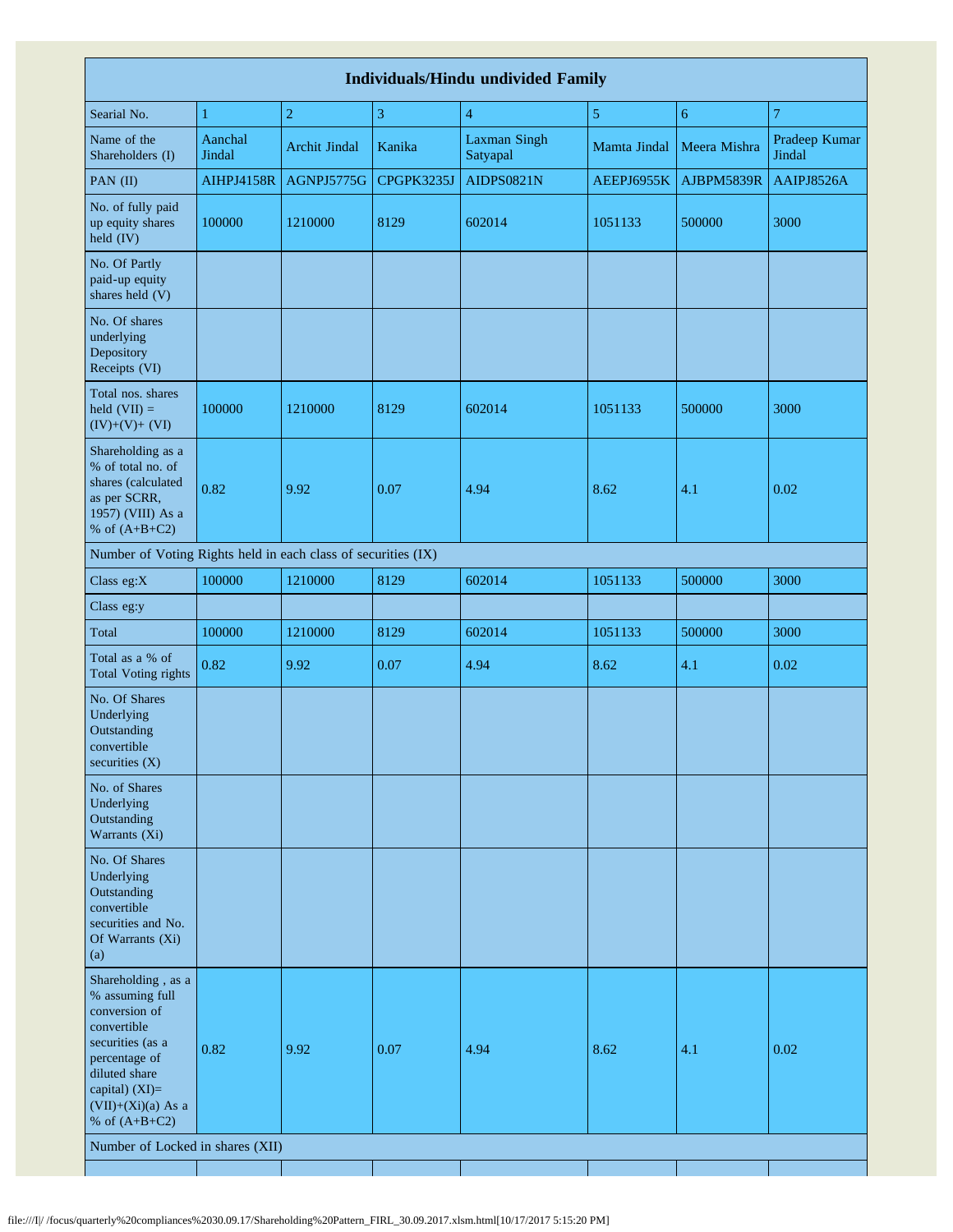| No. $(a)$                                                            |        |         |      |        |         |        |      |
|----------------------------------------------------------------------|--------|---------|------|--------|---------|--------|------|
| As a % of total<br>Shares held (b)                                   |        |         |      |        |         |        |      |
| Number of Shares pledged or otherwise encumbered (XIII)              |        |         |      |        |         |        |      |
| No. $(a)$                                                            |        |         |      |        |         |        |      |
| As a % of total<br>Shares held (b)                                   |        |         |      |        |         |        |      |
| Number of equity<br>shares held in<br>dematerialized<br>form $(XIV)$ | 100000 | 1210000 | 8129 | 602014 | 1051133 | 500000 | 3000 |
| Reason for not providing PAN                                         |        |         |      |        |         |        |      |
| Reason for not<br>providing PAN                                      |        |         |      |        |         |        |      |

|                                                                                                                      |            |                                                               | <b>Individuals/Hindu undivided Family</b> |                       |
|----------------------------------------------------------------------------------------------------------------------|------------|---------------------------------------------------------------|-------------------------------------------|-----------------------|
| Searial No.                                                                                                          | $\bf 8$    | 9                                                             | 10                                        |                       |
| Name of the<br>Shareholders (I)                                                                                      | Renu Jain  | S.k. Jain                                                     | Pradeep Kumar Jindal & Sons HUF           | Click here to go back |
| PAN (II)                                                                                                             | AFNPJ7112E | ACSPJ6904A                                                    | AAEHP9499Q                                | Total                 |
| No. of fully paid<br>up equity shares<br>held (IV)                                                                   | 744364     | 802204                                                        | 967924                                    | 5988768               |
| No. Of Partly<br>paid-up equity<br>shares held (V)                                                                   |            |                                                               |                                           |                       |
| No. Of shares<br>underlying<br>Depository<br>Receipts (VI)                                                           |            |                                                               |                                           |                       |
| Total nos. shares<br>held $(VII) =$<br>$(IV)+(V)+(VI)$                                                               | 744364     | 802204                                                        | 967924                                    | 5988768               |
| Shareholding as a<br>% of total no. of<br>shares (calculated<br>as per SCRR,<br>1957) (VIII) As a<br>% of $(A+B+C2)$ | 6.1        | 6.58                                                          | 7.94                                      | 49.11                 |
|                                                                                                                      |            | Number of Voting Rights held in each class of securities (IX) |                                           |                       |
| Class eg:X                                                                                                           | 744364     | 802204                                                        | 967924                                    | 5988768               |
| Class eg:y                                                                                                           |            |                                                               |                                           |                       |
| Total                                                                                                                | 744364     | 802204                                                        | 967924                                    | 5988768               |
| Total as a % of<br><b>Total Voting rights</b>                                                                        | 6.1        | 6.58                                                          | 7.94                                      | 49.11                 |
| No. Of Shares<br>Underlying<br>Outstanding<br>convertible<br>securities $(X)$                                        |            |                                                               |                                           |                       |
| No. of Shares<br>Underlying<br>Outstanding<br>Warrants (Xi)                                                          |            |                                                               |                                           |                       |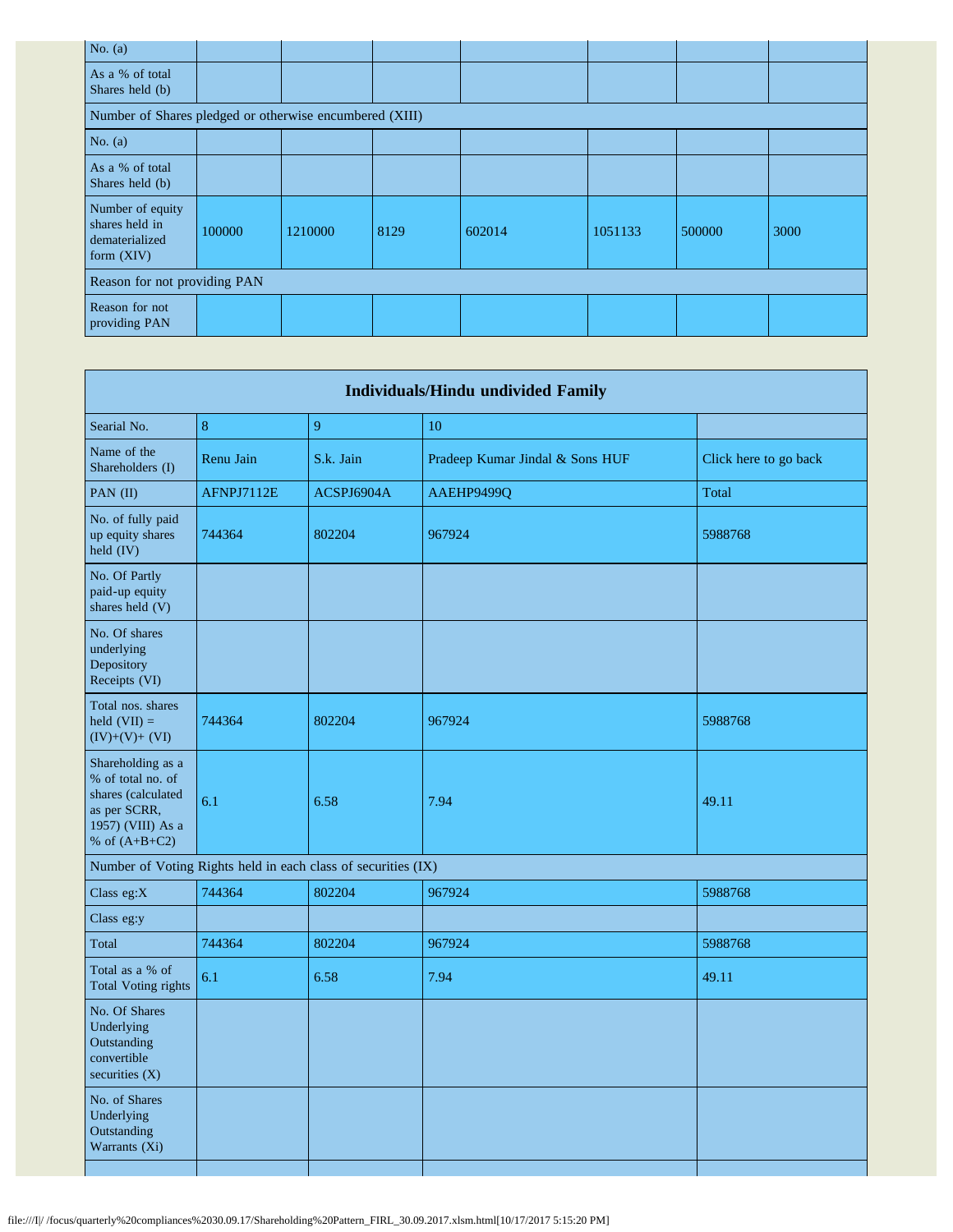| No. Of Shares<br>Underlying<br>Outstanding<br>convertible<br>securities and No.<br>Of Warrants (Xi)<br>(a)                                                                               |        |                                                         |        |         |
|------------------------------------------------------------------------------------------------------------------------------------------------------------------------------------------|--------|---------------------------------------------------------|--------|---------|
| Shareholding, as a<br>% assuming full<br>conversion of<br>convertible<br>securities (as a<br>percentage of<br>diluted share<br>capital) (XI)=<br>$(VII)+(Xi)(a)$ As a<br>% of $(A+B+C2)$ | 6.1    | 6.58                                                    | 7.94   | 49.11   |
| Number of Locked in shares (XII)                                                                                                                                                         |        |                                                         |        |         |
| No. $(a)$                                                                                                                                                                                |        |                                                         |        |         |
| As a % of total<br>Shares held (b)                                                                                                                                                       |        |                                                         |        |         |
|                                                                                                                                                                                          |        | Number of Shares pledged or otherwise encumbered (XIII) |        |         |
| No. $(a)$                                                                                                                                                                                |        |                                                         |        |         |
| As a % of total<br>Shares held (b)                                                                                                                                                       |        |                                                         |        |         |
| Number of equity<br>shares held in<br>dematerialized<br>form (XIV)                                                                                                                       | 744364 | 802204                                                  | 967924 | 5988768 |
| Reason for not providing PAN                                                                                                                                                             |        |                                                         |        |         |
| Reason for not<br>providing PAN                                                                                                                                                          |        |                                                         |        |         |

|                                                                                                                      |                    |                |             |                | Individuals - ii. Individual shareholders holding nominal share capital in excess of Rs. 2 lakhs. |
|----------------------------------------------------------------------------------------------------------------------|--------------------|----------------|-------------|----------------|---------------------------------------------------------------------------------------------------|
| Searial No.                                                                                                          |                    | $\overline{2}$ | 3           | $\overline{4}$ |                                                                                                   |
| Name of the<br>Shareholders (I)                                                                                      | <b>Alok Bansal</b> | Mukesh Gupta   | Nakul Bajaj | Trishla Jain   | Click here to go back                                                                             |
| PAN $(II)$                                                                                                           | <b>AIAPB2430R</b>  | AAIPG2555L     | ANTPB8813A  | AAMPJ2164N     | Total                                                                                             |
| No. of fully paid<br>up equity shares<br>held $(IV)$                                                                 | 173000             | 157500         | 141120      | 445000         | 916620                                                                                            |
| No. Of Partly<br>paid-up equity<br>shares held (V)                                                                   |                    |                |             |                |                                                                                                   |
| No. Of shares<br>underlying<br>Depository<br>Receipts (VI)                                                           |                    |                |             |                |                                                                                                   |
| Total nos. shares<br>held $(VII) =$<br>$(IV)+(V)+(VI)$                                                               | 173000             | 157500         | 141120      | 445000         | 916620                                                                                            |
| Shareholding as a<br>% of total no. of<br>shares (calculated<br>as per SCRR,<br>1957) (VIII) As a<br>% of $(A+B+C2)$ | 1.42               | 1.29           | 1.16        | 3.65           | 7.52                                                                                              |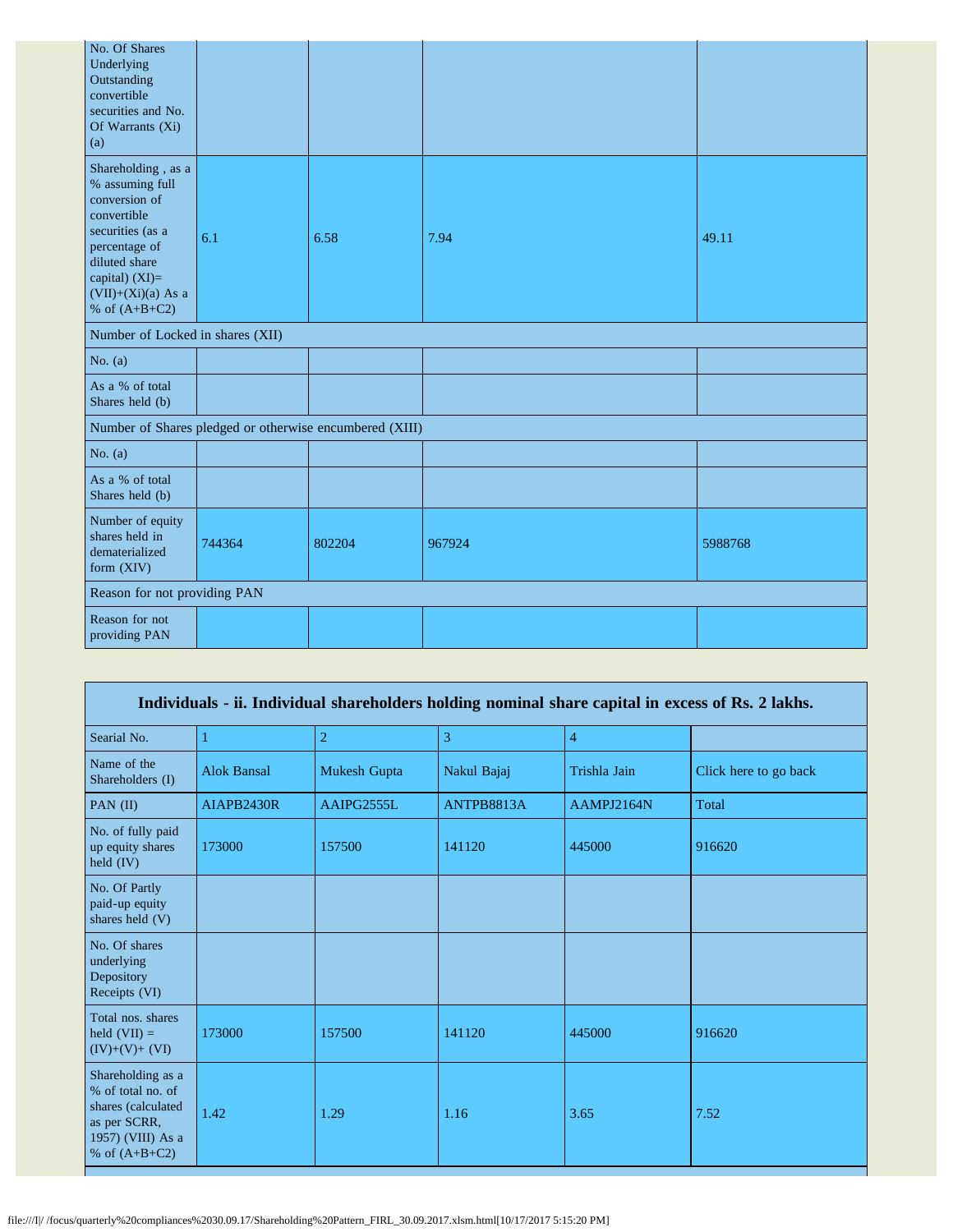|                                                                                                                                                                                      | Number of Voting Rights held in each class of securities (IX) |        |        |        |        |  |
|--------------------------------------------------------------------------------------------------------------------------------------------------------------------------------------|---------------------------------------------------------------|--------|--------|--------|--------|--|
| Class eg: X                                                                                                                                                                          | 173000                                                        | 157500 | 141120 | 445000 | 916620 |  |
| Class eg:y                                                                                                                                                                           |                                                               |        |        |        |        |  |
| Total                                                                                                                                                                                | 173000                                                        | 157500 | 141120 | 445000 | 916620 |  |
| Total as a % of<br>Total Voting rights                                                                                                                                               | 1.42                                                          | 1.29   | 1.16   | 3.65   | 7.52   |  |
| No. Of Shares<br>Underlying<br>Outstanding<br>convertible<br>securities (X)                                                                                                          |                                                               |        |        |        |        |  |
| No. of Shares<br>Underlying<br>Outstanding<br>Warrants (Xi)                                                                                                                          |                                                               |        |        |        |        |  |
| No. Of Shares<br>Underlying<br>Outstanding<br>convertible<br>securities and No.<br>Of Warrants (Xi)<br>(a)                                                                           |                                                               |        |        |        |        |  |
| Shareholding, as a<br>% assuming full<br>conversion of<br>convertible<br>securities (as a<br>percentage of<br>diluted share<br>capital) (XI)=<br>$(VII)+(X)$ As a %<br>of $(A+B+C2)$ | 1.42                                                          | 1.29   | 1.16   | 3.65   | 7.52   |  |
| Number of Locked in shares (XII)                                                                                                                                                     |                                                               |        |        |        |        |  |
| No. $(a)$                                                                                                                                                                            |                                                               |        |        |        |        |  |
| As a % of total<br>Shares held (b)                                                                                                                                                   |                                                               |        |        |        |        |  |
| Number of equity<br>shares held in<br>dematerialized<br>form (XIV)                                                                                                                   | 173000                                                        | 157500 | 141120 | 445000 | 916620 |  |
| Reason for not providing PAN                                                                                                                                                         |                                                               |        |        |        |        |  |
| Reason for not<br>providing PAN                                                                                                                                                      |                                                               |        |        |        |        |  |

| Any Other (specify)                  |                                           |                                                            |                                           |                 |            |                          |
|--------------------------------------|-------------------------------------------|------------------------------------------------------------|-------------------------------------------|-----------------|------------|--------------------------|
| Searial No.                          |                                           | $\overline{2}$                                             | 3                                         | 4               | 5          | 6                        |
| Category                             | <b>Bodies Corporate</b>                   | <b>Bodies Corporate</b>                                    | <b>Bodies Corporate</b>                   | $NRI-$<br>Repat | <b>HUF</b> | Other                    |
| Category / More<br>than 1 percentage | More than 1 percentage<br>of shareholding | More than 1 percentage of<br>shareholding                  | More than 1 percentage of<br>shareholding | Category        | Category   | Category                 |
| Name of the<br>Shareholders (I)      | <b>Comfort Securities Ltd</b>             | <b>Decent Portfolio Services</b><br><b>Private Limited</b> | Globe Capital Market<br>Ltd(2)            |                 |            | <b>Body</b><br>Corporate |
| PAN $(II)$                           | AABCC9625R                                | AAECD6843R                                                 | AAACG4267G                                |                 |            |                          |
| No. of the<br>Shareholders (I)       |                                           |                                                            |                                           | 3               | 72         | 43                       |
| No. of fully paid                    |                                           |                                                            |                                           |                 |            |                          |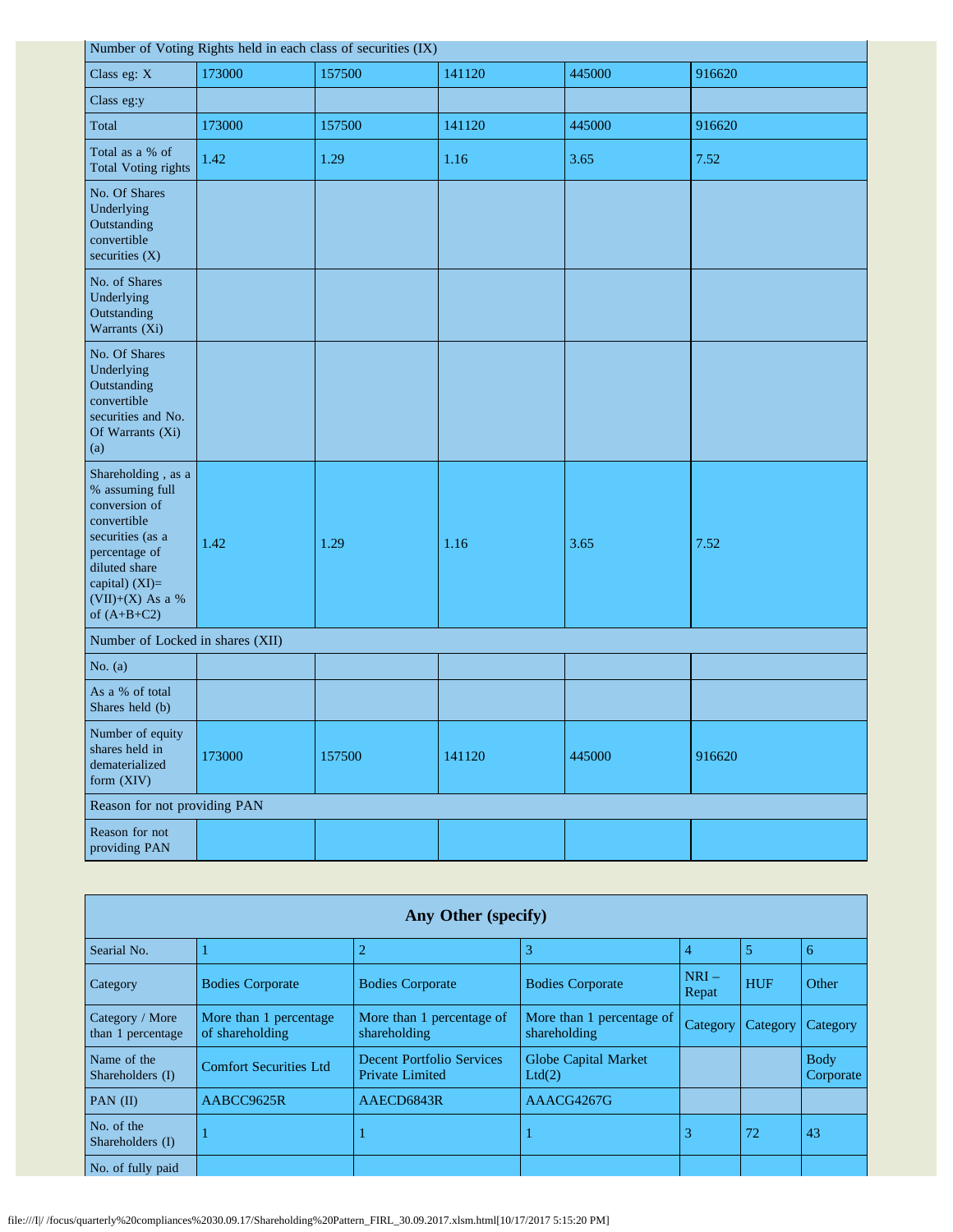| up equity shares<br>$\text{held (IV)}$                                                                                                                                             | 127632                                                        | 124748 | 170009 | 6015 | 406420 | 708520 |
|------------------------------------------------------------------------------------------------------------------------------------------------------------------------------------|---------------------------------------------------------------|--------|--------|------|--------|--------|
| No. Of Partly<br>paid-up equity<br>shares held (V)                                                                                                                                 |                                                               |        |        |      |        |        |
| No. Of shares<br>underlying<br>Depository<br>Receipts (VI)                                                                                                                         |                                                               |        |        |      |        |        |
| Total nos. shares<br>held $(VII) =$<br>$(IV)+(V)+(VI)$                                                                                                                             | 127632                                                        | 124748 | 170009 | 6015 | 406420 | 708520 |
| Shareholding as a<br>% of total no. of<br>shares (calculated<br>as per SCRR,<br>1957) (VIII) As a<br>% of $(A+B+C2)$                                                               | 1.05                                                          | 1.02   | 1.39   | 0.05 | 3.33   | 5.81   |
|                                                                                                                                                                                    | Number of Voting Rights held in each class of securities (IX) |        |        |      |        |        |
| Class eg: X                                                                                                                                                                        | 127632                                                        | 124748 | 170009 | 6015 | 406420 | 708520 |
| Class eg:y                                                                                                                                                                         |                                                               |        |        |      |        |        |
| Total                                                                                                                                                                              | 127632                                                        | 124748 | 170009 | 6015 | 406420 | 708520 |
| Total as a % of<br><b>Total Voting rights</b>                                                                                                                                      | 1.05                                                          | 1.02   | 1.39   | 0.05 | 3.33   | 5.81   |
| No. Of Shares<br>Underlying<br>Outstanding<br>convertible<br>securities (X)                                                                                                        |                                                               |        |        |      |        |        |
| No. of Shares<br>Underlying<br>Outstanding<br>Warrants (Xi)                                                                                                                        |                                                               |        |        |      |        |        |
| No. Of Shares<br>Underlying<br>Outstanding<br>convertible<br>securities and No.<br>Of Warrants (Xi)<br>(a)                                                                         |                                                               |        |        |      |        |        |
| Shareholding, as a<br>% assuming full<br>conversion of<br>convertible<br>securities (as a<br>percentage of<br>diluted share<br>capital) (XI)=<br>(VII)+(X) As a %<br>of $(A+B+C2)$ | 1.05                                                          | 1.02   | 1.39   | 0.05 | 3.33   | 5.81   |
| Number of Locked in shares (XII)                                                                                                                                                   |                                                               |        |        |      |        |        |
| No. $(a)$                                                                                                                                                                          |                                                               |        |        |      |        |        |
| As a % of total<br>Shares held (b)                                                                                                                                                 |                                                               |        |        |      |        |        |
| Number of equity<br>shares held in<br>dematerialized<br>form (XIV)                                                                                                                 | 127632                                                        | 124748 | 170009 | 6015 | 406420 | 708520 |
| Reason for not providing PAN                                                                                                                                                       |                                                               |        |        |      |        |        |
| Reason for not                                                                                                                                                                     |                                                               |        |        |      |        |        |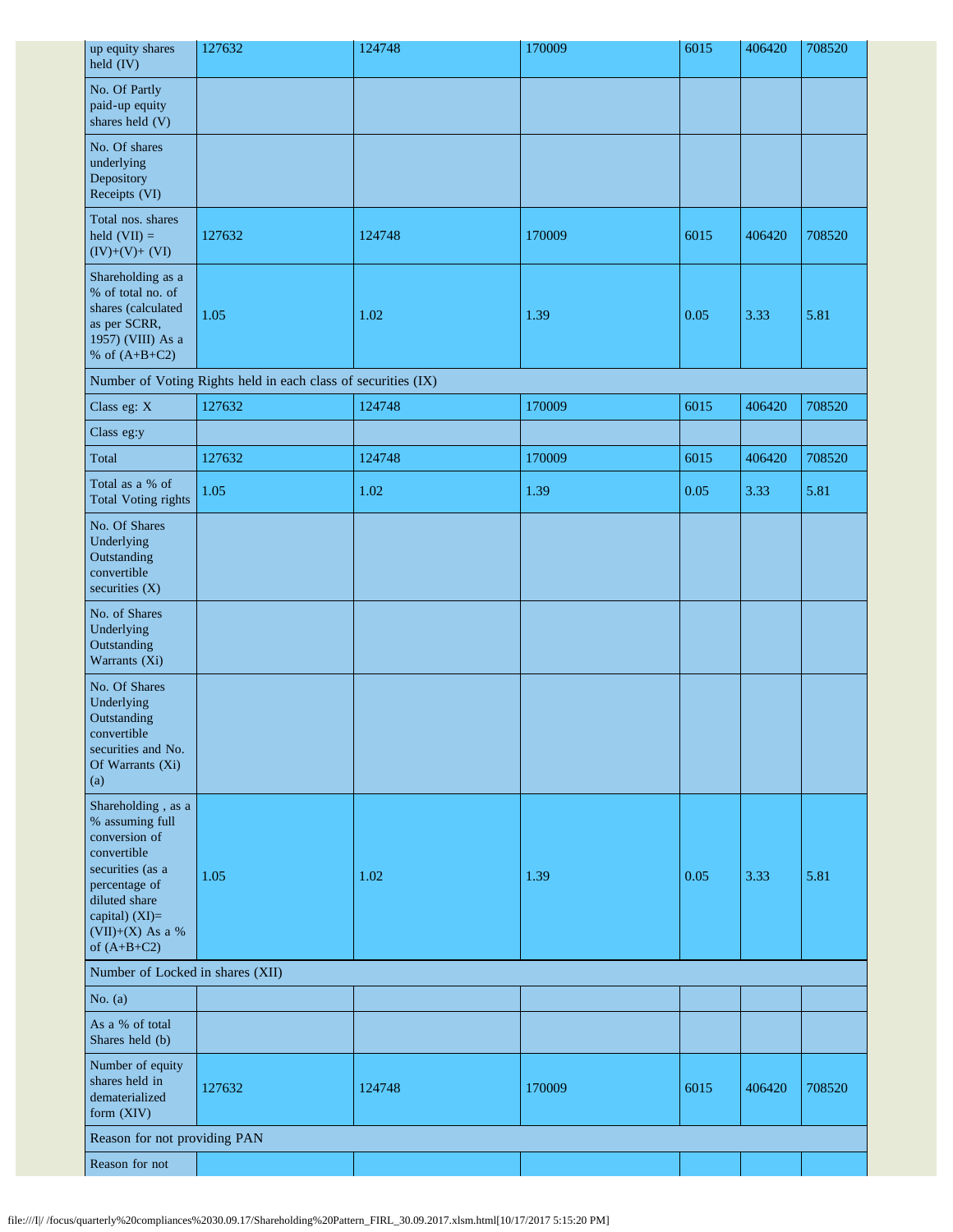| providing PAN |  |  |  |
|---------------|--|--|--|
|               |  |  |  |

| Any Other (specify)                                                                                                  |                                                               |  |
|----------------------------------------------------------------------------------------------------------------------|---------------------------------------------------------------|--|
| Searial No.                                                                                                          |                                                               |  |
| Category                                                                                                             |                                                               |  |
| Category / More<br>than 1 percentage                                                                                 |                                                               |  |
| Name of the<br>Shareholders (I)                                                                                      | Click here to go back                                         |  |
| PAN (II)                                                                                                             | Total                                                         |  |
| No. of the<br>Shareholders (I)                                                                                       | 118                                                           |  |
| No. of fully paid<br>up equity shares<br>held (IV)                                                                   | 1120955                                                       |  |
| No. Of Partly<br>paid-up equity<br>shares held (V)                                                                   |                                                               |  |
| No. Of shares<br>underlying<br>Depository<br>Receipts (VI)                                                           |                                                               |  |
| Total nos. shares<br>held $(VII) =$<br>$(IV)+(V)+(VI)$                                                               | 1120955                                                       |  |
| Shareholding as a<br>% of total no. of<br>shares (calculated<br>as per SCRR,<br>1957) (VIII) As a<br>% of $(A+B+C2)$ | 9.19                                                          |  |
|                                                                                                                      | Number of Voting Rights held in each class of securities (IX) |  |
| Class eg: X                                                                                                          | 1120955                                                       |  |
| Class eg:y                                                                                                           |                                                               |  |
| Total                                                                                                                | 1120955                                                       |  |
| Total as a % of<br><b>Total Voting rights</b>                                                                        | 9.19                                                          |  |
| No. Of Shares<br>Underlying<br>Outstanding<br>convertible<br>securities $(X)$                                        |                                                               |  |
| No. of Shares<br>Underlying<br>Outstanding<br>Warrants (Xi)                                                          |                                                               |  |
| No. Of Shares<br>Underlying<br>Outstanding<br>convertible<br>securities and No.<br>Of Warrants (Xi)<br>(a)           |                                                               |  |
| Shareholding, as a<br>% assuming full<br>conversion of                                                               |                                                               |  |